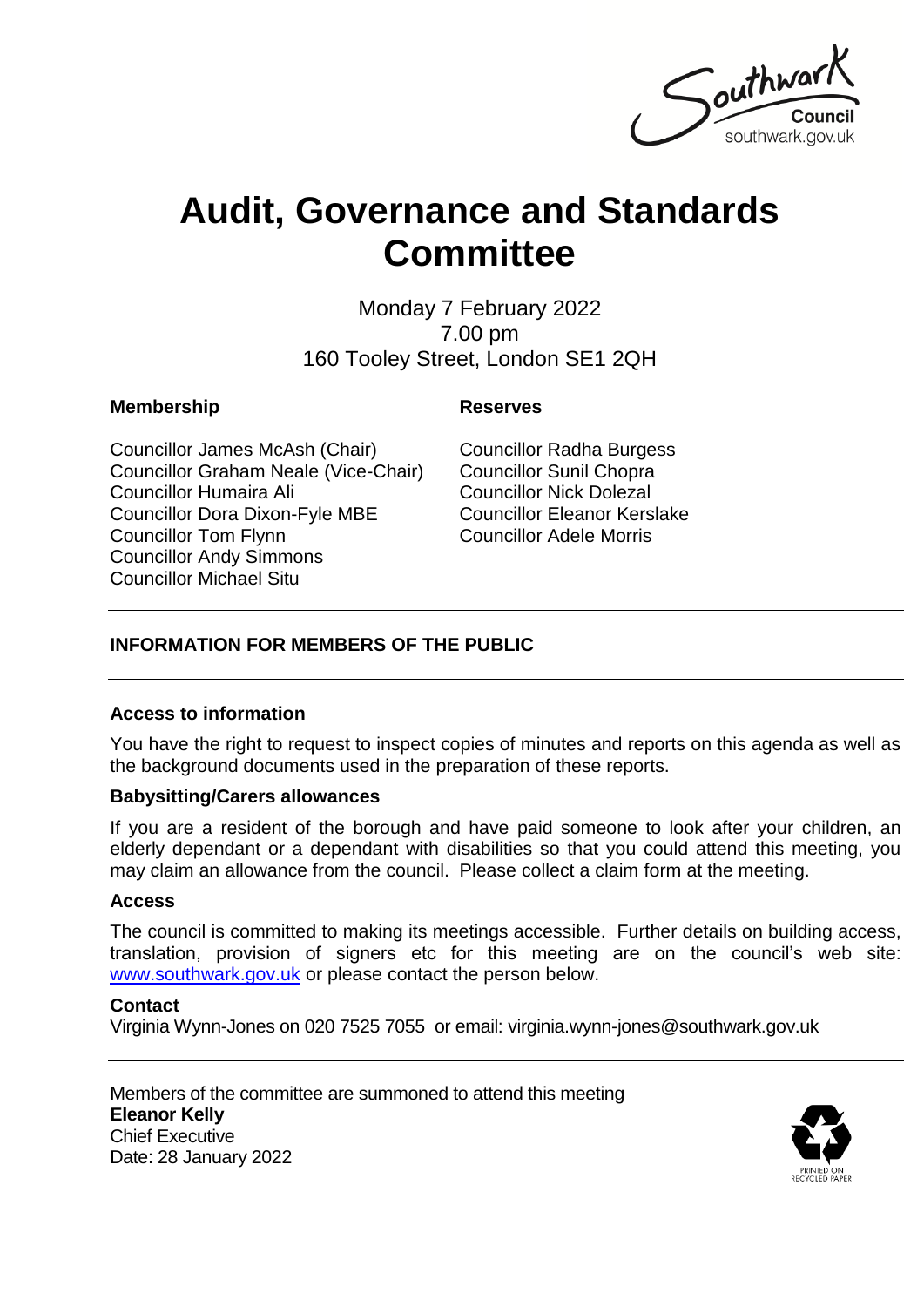Southward southwark.gov.uk

## **Audit, Governance and Standards Committee**

Monday 7 February 2022 7.00 pm 160 Tooley Street, London SE1 2QH

### **Order of Business**

**Item No. Title Page No.**

### **PART A - OPEN BUSINESS**

**The chair would like to remind members that prior to the meeting they have the opportunity to inform officers of particular areas of interest relating to reports on the agenda, in order for officers to undertake preparatory work to address matters that may arise during debate.**

### **1. APOLOGIES FOR ABSENCE**

To receive any apologies for absence.

### **2. CONFIRMATION OF VOTING MEMBERS**

A representative of each political group will confirm the voting members of the committee.

#### **3. NOTIFICATION OF ANY ITEMS OF BUSINESS WHICH THE CHAIR DEEMS URGENT**

In special circumstances, an item of business may be added to an agenda within five clear days of the meeting.

### **4. DISCLOSURE OF INTERESTS AND DISPENSATIONS**

Members to declare any personal interests and dispensation in respect of any item of business to be considered at this meeting.

### **5. MINUTES** 1 - 3

To approve as a correct record the minutes of the open section of the meeting held on 20 September 2021.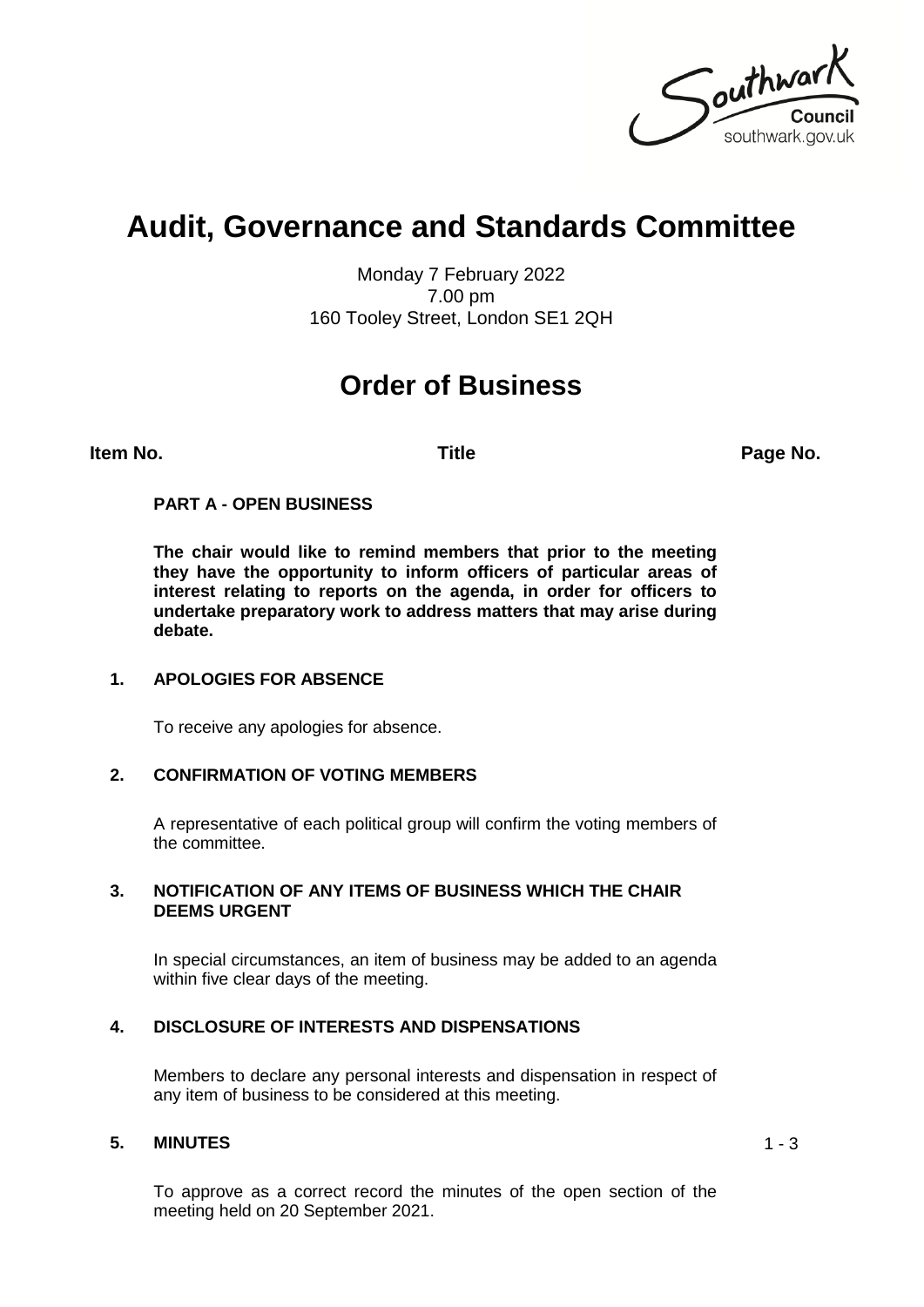| 6.              | <b>GOVERNANCE CONVERSATION: ELEANOR KELLY</b>                                                              |            |
|-----------------|------------------------------------------------------------------------------------------------------------|------------|
|                 | The Chief Executive, Eleanor Kelly, to discuss governance arrangements                                     |            |
| 7.              | <b>AUDIT PLANS (INCLUDING PENSION FUND)</b>                                                                | $4 - 58$   |
| 8.              | <b>INTERNAL AUDIT PLAN AND STRATEGY FOR INTERNAL AUDIT</b><br>AND INTERNAL AUDIT CHARTER                   |            |
|                 | To follow                                                                                                  |            |
| 9.              | <b>ANNUAL REPORT ON CORPORATE RISK AND INSURANCE 2021-22</b>                                               | $59 - 71$  |
| 10 <sub>1</sub> | <b>COVID-19 PANDEMIC: UPDATE FEBRUARY 2022</b>                                                             | $72 - 76$  |
| 11.             | <b>APPOINTMENT OF LOCAL AUDITOR</b>                                                                        | $77 - 79$  |
| 12.             | <b>MEMBER INDUCTION PROGRAMME MAY 2022</b>                                                                 |            |
|                 | To follow                                                                                                  |            |
| 13.             | <b>REVIEW OF THE COMPLAINTS MADE UNDER THE CODE OF</b><br><b>CONDUCT</b>                                   | $80 - 85$  |
| 14.             | <b>REPORT ON THE OPERATIONAL USE OF THE REGULATION OF</b><br><b>INVESTIGATORY POWERS ACT 2000</b>          | $86 - 93$  |
| 15.             | ANNUAL REPORT ON THE WORK AND PERFORMANCE OF THE<br>AUDIT, GOVERNANCE AND STANDARDS COMMITTEE IN 2021-22   | $94 - 103$ |
| 16.             | <b>CONFIRMATION OF NON-VOTING CO-OPTED MEMBERS OF THE</b><br><b>CIVIC AWARDS SUB-COMMITTEE FOR 2021-22</b> |            |
|                 | Verbal update                                                                                              |            |
| 17.             | ANNUAL WORK PROGRAMME FOR FOLLOWING YEAR (2022-23)                                                         |            |

To follow

**ANY OTHER OPEN BUSINESS AS NOTIFIED AT THE START OF THE MEETING AND ACCEPTED BY THE CHAIR AS URGENT**